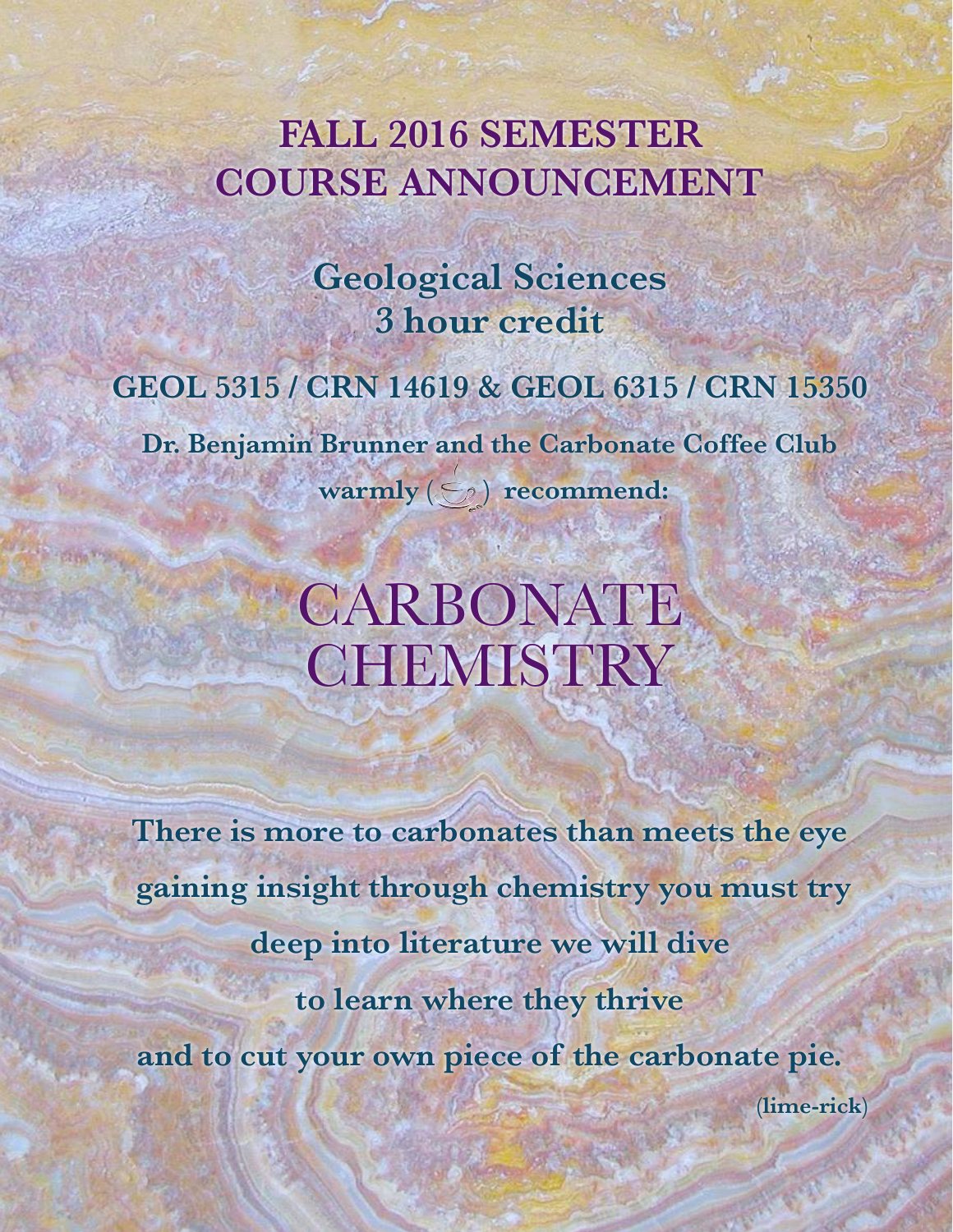#### **Carbonate chemistry**

#### **INSTRUCTOR**

Dr. Benjamin Brunner Assistant Professor, Geological Sciences

Office: 404 Geology Building E-mail: bbrunner@utep.edu

#### **MEETING PATTERN & LOCATION**

#### **TBD: – currently Wednesday 9:00am-10:20pm Classroom C301, 3 credits**

MS students (GEOL 5315, CRN 14619) PhD students (GEOL 6315, CRN 15350)

#### **COURSE DESCRIPTION**

Carbonate minerals are common and important components of sediments, soils and sedimentary rocks, and also exist as components of metamorphic (e.g. marble) and igneous rocks (carbonatites). Environmental conditions are often intimately linked to carbon cycling (e.g. pH, redox conditions, or CO2 pressure in the atmosphere). Carbonates, as the main inorganic carbon pool on Earth's surface, play a key role in regulating these cycles. A considerable portion of hydrocarbon reservoirs are hosted in carbonates and carbonate cements strongly affect the porosity and permeability of rocks and thus their properties as reservoirs for water, hydrocarbons, and also  $CO<sub>2</sub>$  sequestration. Moreover, the paleontological, petrographic and geochemical interpretation of carbonate rocks and minerals contributes massively to our understanding of Earth's geologic past.

In the first part of this course, we will learn/repeat basics about the Earth's carbon cycle, the carbonic acid-carbonate system, the multitude of carbonate minerals, and get an understanding of the role of kinetics and thermodynamics in controlling carbonate geochemistry. Furthermore, we will obtain a basic understanding of how carbon and oxygen isotopes of carbonates can be used to reconstruct the environmental conditions of carbonate formation, and gain insights on why some carbonates are more pure than others when it comes to their trace constituents.

In the second part of this course, we will apply our acquired knowledge to the study of selected examples from the literature.

#### **REQUIRED TEXTBOOK**

Journal articles and review papers will be discussed throughout the course.

#### **RECOMMENDED READING**

Krauskopf K.B. and Bird D.K.: *Introduction to Geochemistry, third edition*. McGraw-Hill 1976 Morse J.W. and Mackenzie F.T.: *Geochemistry of Sedimentary Carbonates*. Elsevier 1990 Both books are available at the office of B. Brunner

#### **COURSE OBJECTIVES**

- 1) Learn the fundamentals of Earth's carbon cycle
- 2) Acquire a basic understanding of carbonate chemistry
- 3) Gain insight into how the interplay of thermodynamics and kinetics affects the geochemistry of carbonates.
- 4) Learn how carbon and oxygen isotopes can be used to interpret the genesis of carbonates.
- 5) Apply the learned concepts to examples from the literature (*potential themes* but there are many more: Trace ions in carbonates – what they tell us, Aragonite vs. Calcite seas, the Dolomite Problem, Carbonatites, Pedogenic Carbonates, Carbon isotope fever curves)

#### **PARTICIPATION IS ESSENTIAL (SEE GRADES)**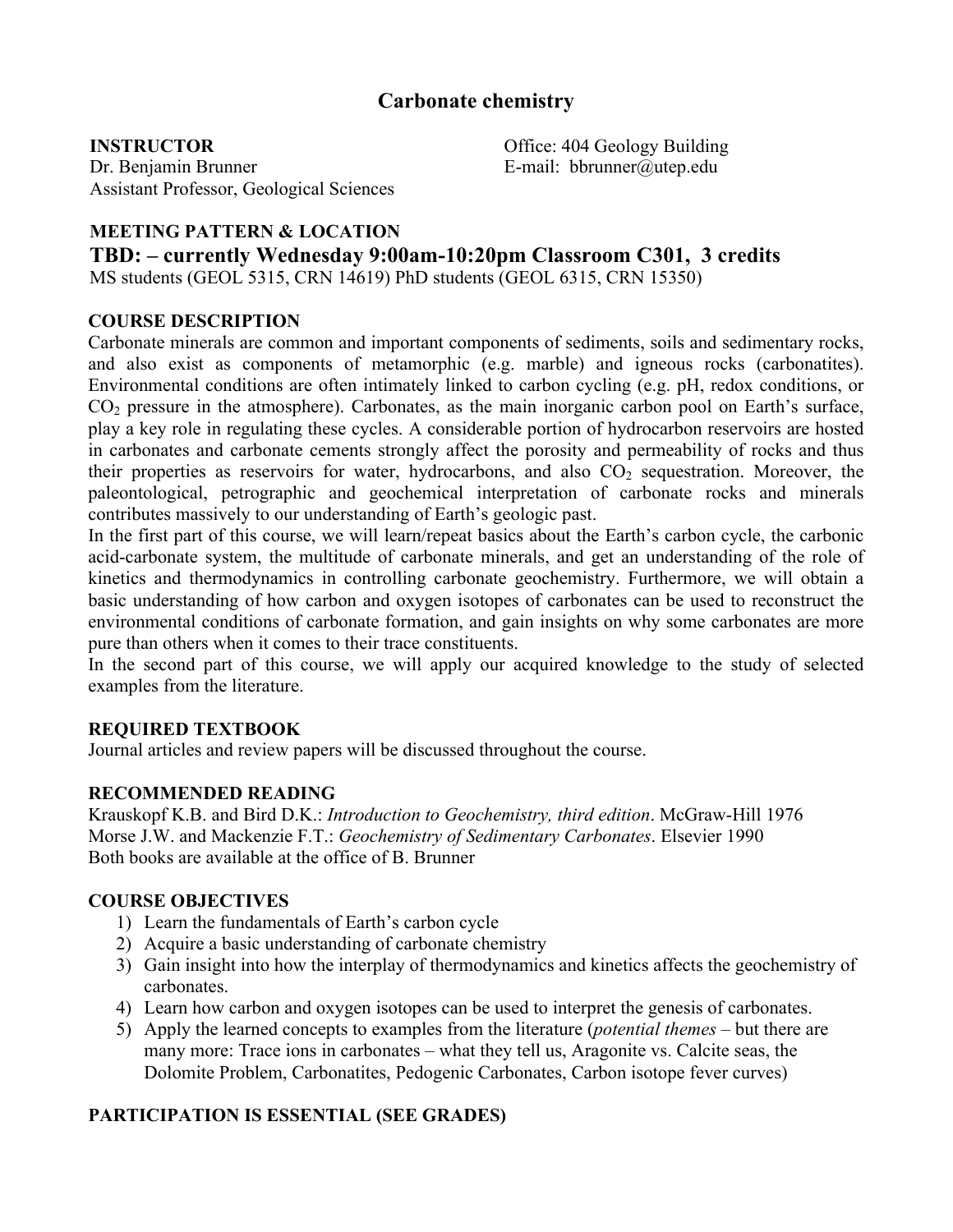Please contact Dr. Brunner about any concerns, schedule conflicts, etc. in advance or otherwise as soon as possible! A significant portion of your grade is based on participation, so any missed classes and assignments must have proper documentation or your grade will drop. Valid excuses include illness, absence with the instructor's prior approval, official University business, etc.

Accommodations are possible for active duty military and others, but arrangements must be made in a timely manner. If you are in the military with the potential of being called to military service and /or training during the course of the semester, you are encouraged to contact the instructor as soon as possible.

If you think you may have a disability or if you are experiencing learning difficulties, please contact the Disabled Student Services Office (DSSO) at (915) 747-5148. They are located in Union East room 106 or you can reach them by email at dss@utep.edu. The student is responsible for presenting to the instructor any DSS accommodation letters and instructions.

| Date:           | Topic:                                                                            | Reading  |
|-----------------|-----------------------------------------------------------------------------------|----------|
| <b>Week 1-7</b> | <b>Part 1. Introduction to Carbonate Chemistry</b>                                |          |
| Week 1          | • Carbonates and you? Introduction of participants, discussion of syllabus        |          |
|                 | and course evaluation.                                                            |          |
|                 | • Overview: what carbonate rocks and minerals are out there?                      |          |
| Week 2          | • A cross-country race through Earth's carbon cycle, the carbonic acid            |          |
|                 | system, chemical reactions, pH, Alkalinity, thermodynamics and                    | Handouts |
|                 | kinetics: <i>into the Cacao!</i>                                                  |          |
|                 | • Evaluation of to-be-selected topics/examples with course participants           |          |
| Week 3          | Quiz I                                                                            |          |
|                 | • A cross-country race through Earth's carbon cycle, the carbonic acid            |          |
|                 | system, chemical reactions, pH, Alkalinity, thermodynamics and                    | Handouts |
|                 | kinetics: adding salt & acid to the cocktail.                                     |          |
|                 | • Evaluation of to-be-selected topics/examples with course participants           |          |
| Week 4          | Quiz II                                                                           |          |
|                 | From the cross-country race into the absolute wilderness: Carbon and<br>$\bullet$ | Handouts |
|                 | oxygen isotopes – a crash-course: the chocolate side of life.                     |          |
| Week 5          | Quiz III                                                                          |          |
|                 | • From the cross-country race into the absolute wilderness: Carbon and            | Handouts |
|                 | oxygen isotopes – a crash-course: <i>clumping things together</i> .               |          |
| Week 6          | Quiz IV.                                                                          |          |
|                 | • Introduction to Carbonate Chemistry Review I: Cleaning up the mess.             | Handouts |
|                 | • Selection of topics/examples by course participants                             |          |
| Week 7          | Quiz V                                                                            |          |
|                 | Introduction to Carbonate Chemistry Review II: Cleaning up the mess.<br>$\bullet$ | Handouts |
|                 | • Selection of topics/examples by course participants                             |          |

#### **SCHEDULE OF TOPICS –** *subject to change!*